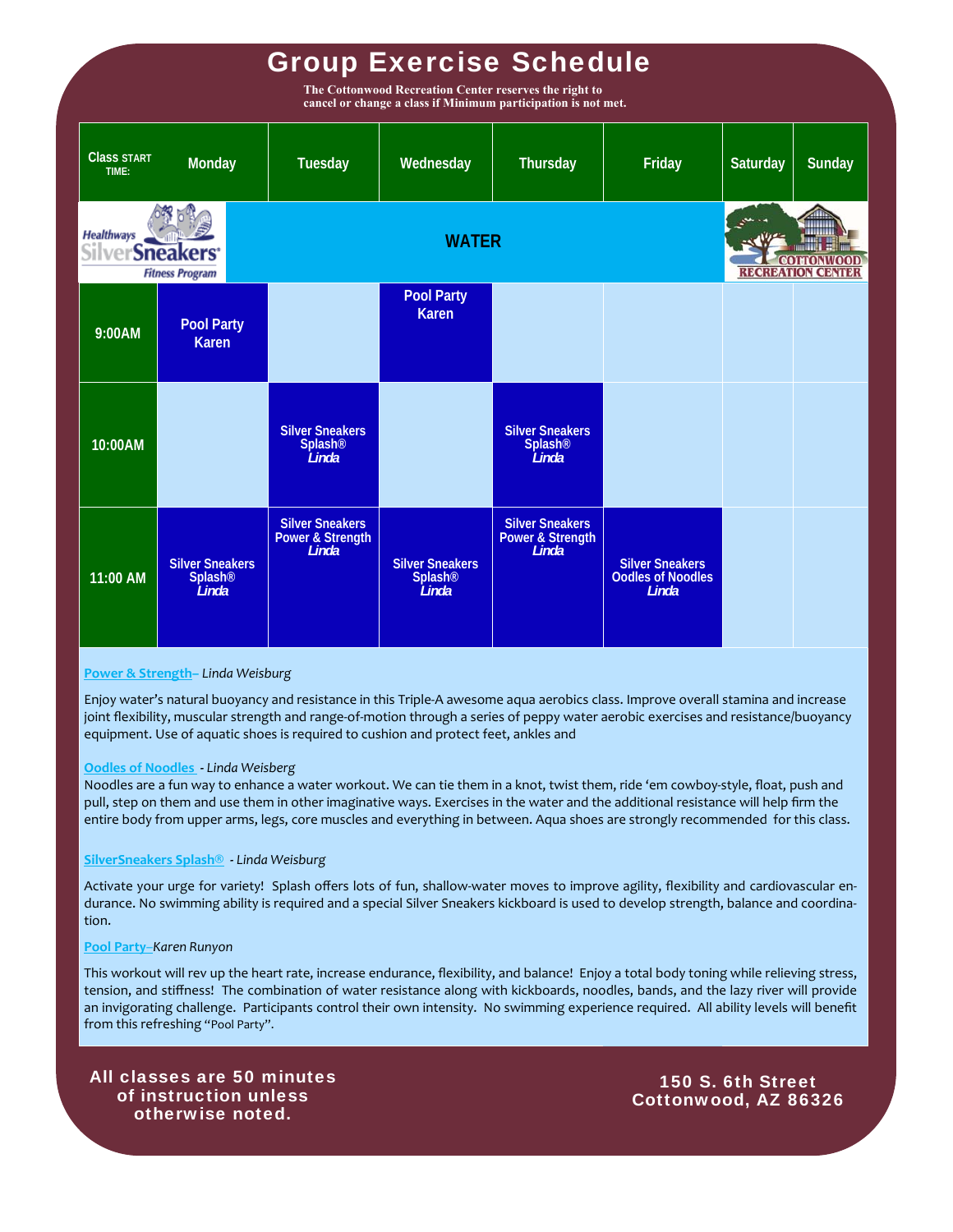# Group Exercise Schedule

**The Cottonwood Recreation Center reserves the right to cancel or change a class if Minimum participation is not met.** 

| <b>Class START</b><br>TIME: | Monday                                                  | Tuesday                                              | Wednesday                          | Thursday                                      | Friday                                                  | Saturday                            | Sunday |  |  |  |  |  |
|-----------------------------|---------------------------------------------------------|------------------------------------------------------|------------------------------------|-----------------------------------------------|---------------------------------------------------------|-------------------------------------|--------|--|--|--|--|--|
| <b>STUDIO</b>               |                                                         |                                                      |                                    |                                               |                                                         |                                     |        |  |  |  |  |  |
| 6:00 AM                     | Cycling<br>Anela                                        |                                                      | Cycling<br>Anela                   |                                               | Cycling<br>Anela                                        |                                     |        |  |  |  |  |  |
| 7:00 AM                     |                                                         | <b>Pilates</b><br>Anela                              |                                    | <b>Pilates</b><br>Anela                       |                                                         |                                     |        |  |  |  |  |  |
| 8:00 AM                     |                                                         |                                                      |                                    |                                               |                                                         | Strength &<br>Conditioning<br>Anela |        |  |  |  |  |  |
| 9:00 AM                     |                                                         |                                                      | Zumba<br><b>Kristy</b>             | Brain, Bone, &<br><b>Balance</b><br>Karen     | <b>Just Dance</b><br><b>Karen</b>                       | Yoga<br>Anela                       |        |  |  |  |  |  |
| 10:00 AM                    | Silver Sneakers <sup>®</sup><br><b>Classic</b><br>Karen | Silver Sneakers <sup>®</sup><br>Yoga<br><b>Karen</b> | Fit & Flex<br><b>Karen</b>         | Silver Sneakers <sup>®</sup><br>Yoga<br>Karen | Silver Sneakers <sup>®</sup><br><b>Classic</b><br>Karen | Zumba<br><b>Kristy</b>              |        |  |  |  |  |  |
| 5:00PM                      | H.I.I.T.<br>Jeanie                                      | <b>Boot Camp</b><br>Jeanie                           | <b>Abs GlutesThighs</b><br>Jeanie  | <b>Evolve</b><br>Jeanie                       | Yoga<br>Jeanie                                          |                                     |        |  |  |  |  |  |
| 6:00PM                      | <b>Tribal Hip Hop</b><br>Sara                           | Zumba<br>Hande                                       | Jiu Jitsu<br>Ted<br>Ends at 7:30PM | Zumba<br>Hande                                |                                                         |                                     |        |  |  |  |  |  |
|                             |                                                         |                                                      |                                    |                                               |                                                         |                                     |        |  |  |  |  |  |



Jiu Jitsu Class \$10.00



All classes are 50 minutes of instruction unless otherwise noted.

150 S. 6th Street Cottonwood, AZ 86326